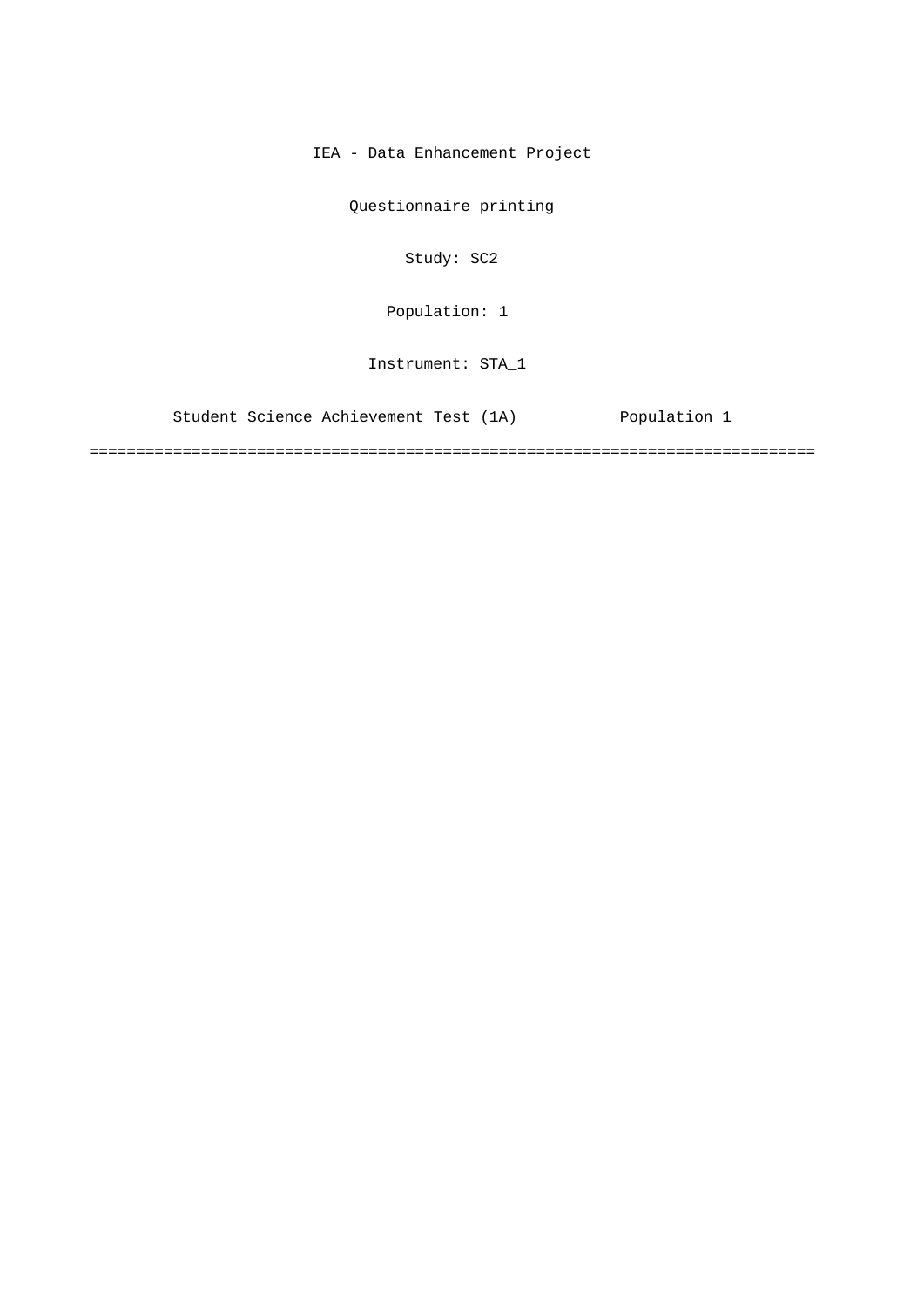1 What gas in the air is essential for us to breathe in order to live?

- A nitrogen
- B oxygen
- C carbon dioxide
- D hydrogen
- E water vapour

------------------------------------------------------------------------------ ------------------------------------------------------------------------------ ------------------------------------------------------------------------------ ------------------------------------------------------------------------------ ------------------------------------------------------------------------------ ------------------------------------------------------------------------------ P1A01 2 A certain wild bird has webbed feet. In which of the following places would you be most likely to find it? A a forest B a meadow C a cornfield D a desert E a lake P1A02 3 A rabbit was injured and could not walk properly. A few months later she had baby rabbits. How many babies would probably not be able to walk properly? A none B one C a few D most E all P1A03 4 A butterfly sitting on a leaf laid some small eggs. The pictures show changes that took place to the eggs. [ 4 pictures showing eggs, pupa, caterpillar and butterfly ] Wich one of the following lists shows the order of the changes that took place?

> A 1, 2, 3, 4 B 1, 3, 2, 4  $C = 1, 4, 3, 2$ D 1, 4, 2, 3 E 1, 2, 4, 3

------------------------------------------------------------------------------ ------------------------------------------------------------------------------ P1A04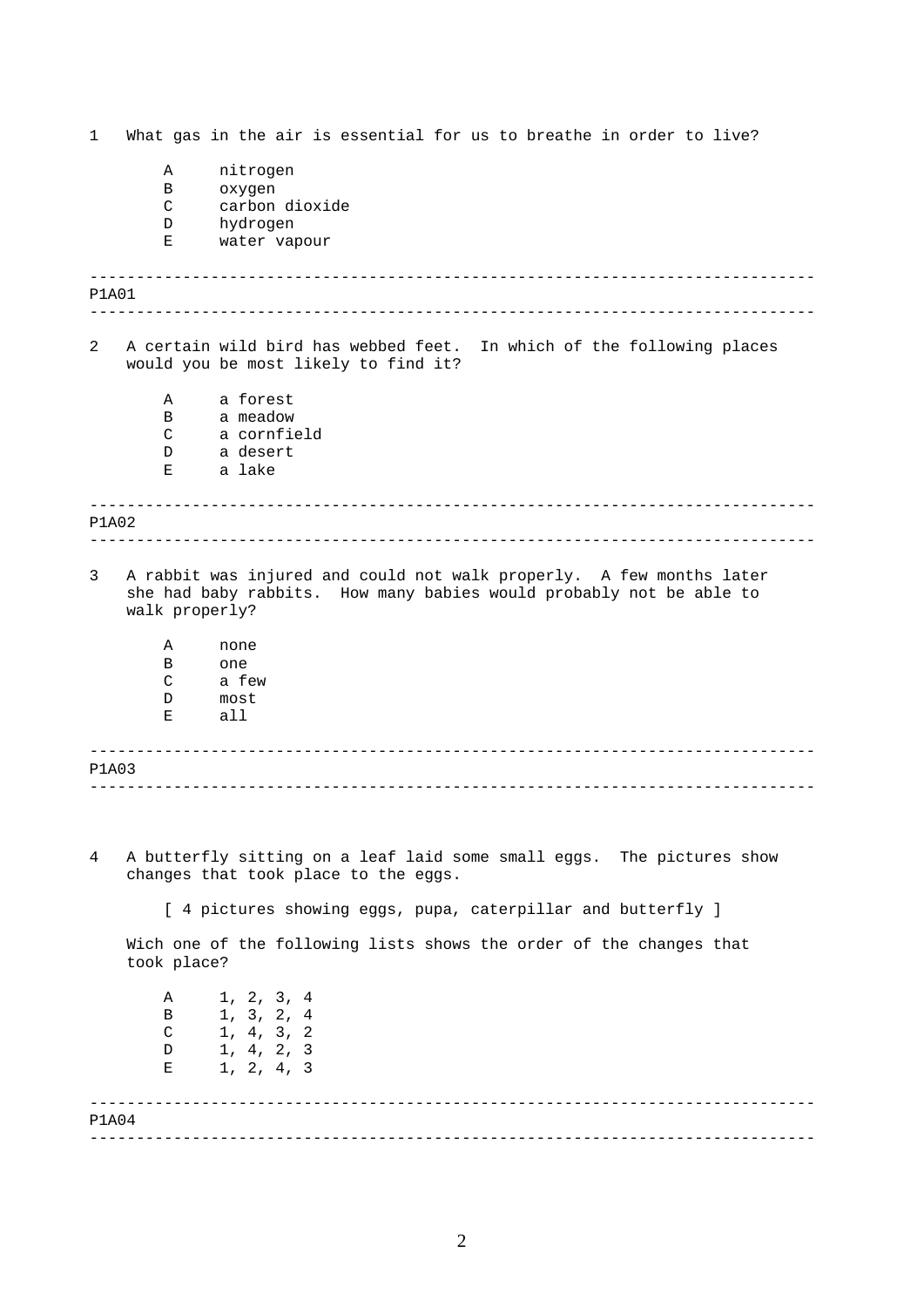------------------------------------------------------------------------------ ------------------------------------------------------------------------------ 5 Which of the following does \*not\* dissolve in water? A sand<br>B salt B salt<br>C soap soap D sugar E air P1A05

6 Two similar blocks are hanging by strings from a beam.



When Block 1 swings down and hits Block 2, which of the following will probably happen?

| Α            | Block 2 will not move at all.                                         |
|--------------|-----------------------------------------------------------------------|
| B            | Block 2 will swing off to the left.                                   |
| C            | Block 2 will swing off to the right.                                  |
| D            | The string holding Block 2 will break.                                |
| Е            | Block 2 will bounce up towards the beam.                              |
|              |                                                                       |
| P1A06        |                                                                       |
|              |                                                                       |
| 7<br>qround? | A boy threw his rubber ball into the air. Why did it come back to the |
| $\mathbf{A}$ | The air pushed it back.                                               |
| B            | The Earth is a large magnet.                                          |
| C            | The air is very light.                                                |
| D            | The Earth pulled it back.                                             |
| Ε            | Rubber always bounces back.                                           |
| P1A07        |                                                                       |